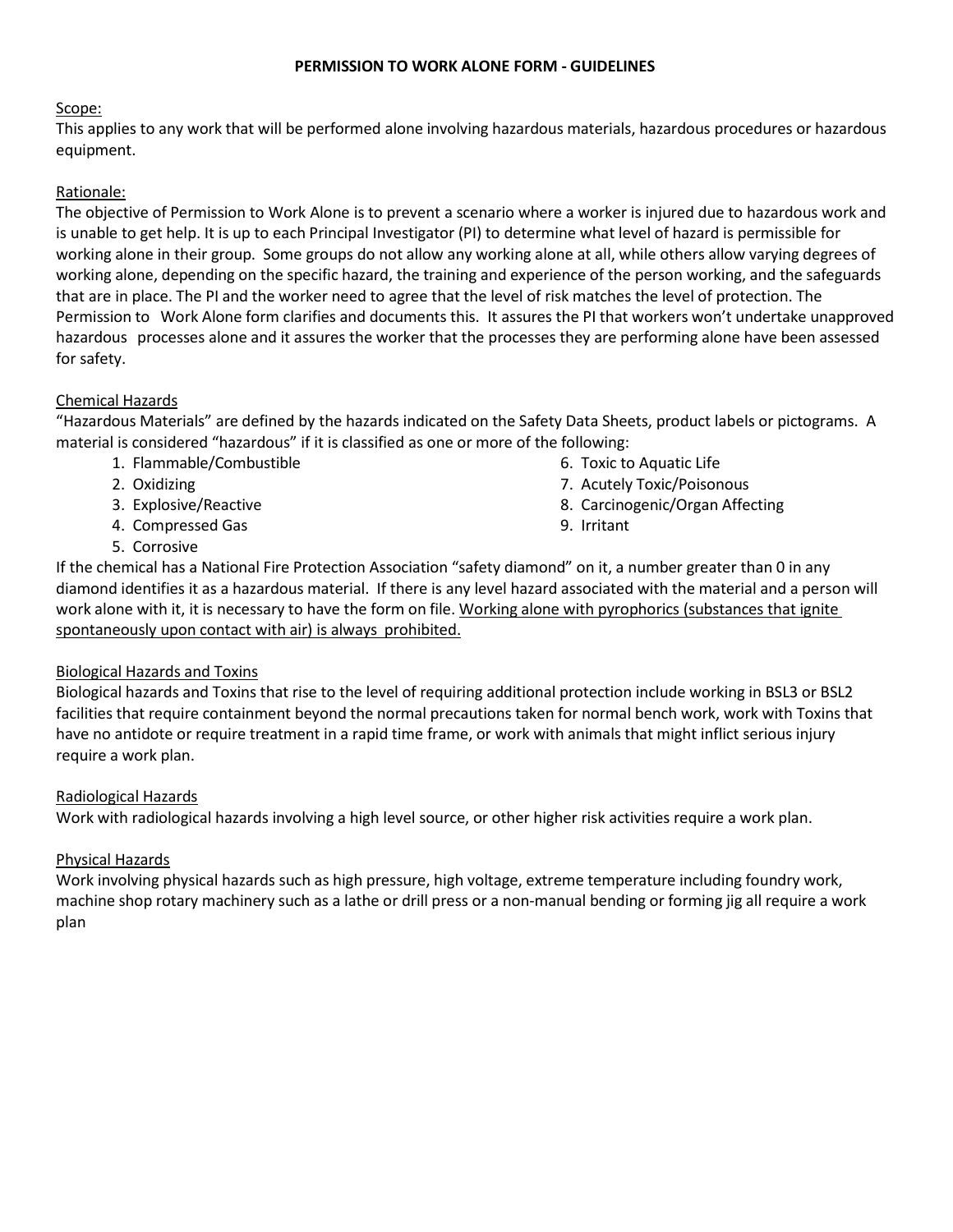## Section I:

## SHORT DESCRIPTION OF WORK TO BE DONE:

Please describe the specific type of work to be done (such as synthesis of X compounds, preparation of X samples, running of X equipment, conducting X type of experiment).

# HAZARDS ASSOCIATED WITH YOUR WORK:

Please indicate the hazards associated with your materials, procedures or equipment. If "other" is checked, please indicate the specific hazard(s).

### Section II:

### DURATION OF PERMISSION:

Please indicate the duration of the permission. This can be for a specified duration (such as a semester or a year if a known endpoint has been established), or indefinitely (such as the duration of studies, duration of employment or duration of the project, etc.).

## WHAT PROCEDURES HAVE YOU IMPLEMENTED TO MITIGATE THE RISKS FROM THE HAZARDS ABOVE:

Please specify the measures in place that will protect the person working alone. These can be engineering controls (such as fume hoods), personal protective equipment (gloves, lab coat, safety glasses, goggles, etc.) or administrative controls (such as arranging to have campus security or another individual check in every 30 minutes or whatever makes sense). The safeguards should match the level of risk associated with the hazard of working alone, and cover possible scenarios. **Please specify what measures will be taken beyond what would normally be done if someone else was in the room.**

## **The signature of the PI in Section II must match the name of the PI in Section I.**

Please feel free to discuss this or specific details further with EH&S. Please submit the forms to EH&S for review.